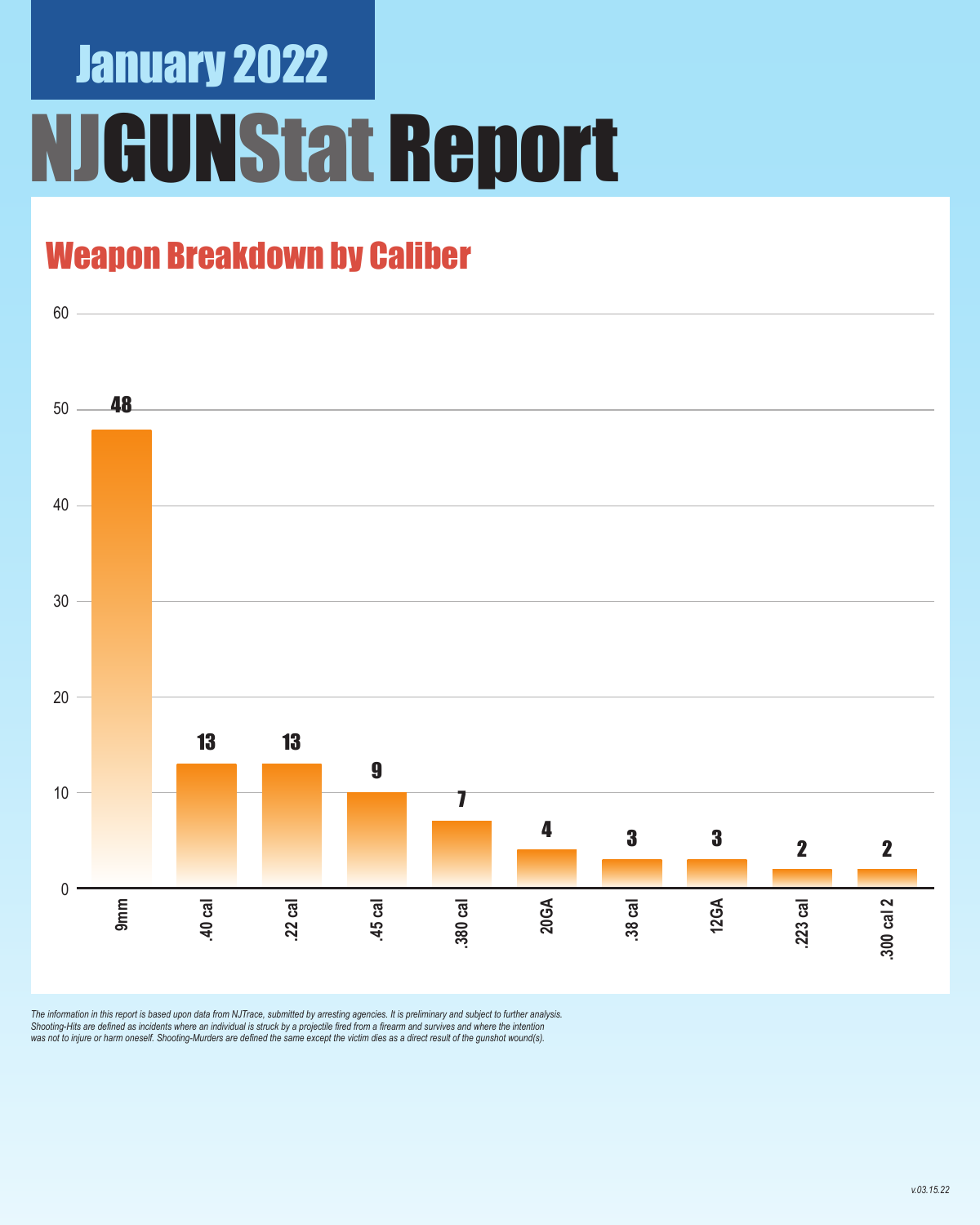# January 2022 NStat Report

#### Gun Recovery Numbers Statewide

| <b>Total Crime Guns Recovered</b>                    | 282 |
|------------------------------------------------------|-----|
| Found Property/Turned in                             | 96  |
| <b>Guns with Possessors</b>                          | 186 |
| Individuals Arrested with<br>more than One Crime Gun | 21  |

#### New Jersey Counties



#### New Jersey Cities



*The information in this report is based upon data from NJTrace, submitted by arresting agencies. It is preliminary and subject to further analysis. Shooting-Hits are defined as incidents where an individual is struck by a projectile fired from a firearm and survives and where the intention*  was not to injure or harm oneself. Shooting-Murders are defined the same except the victim dies as a direct result of the gunshot wound(s).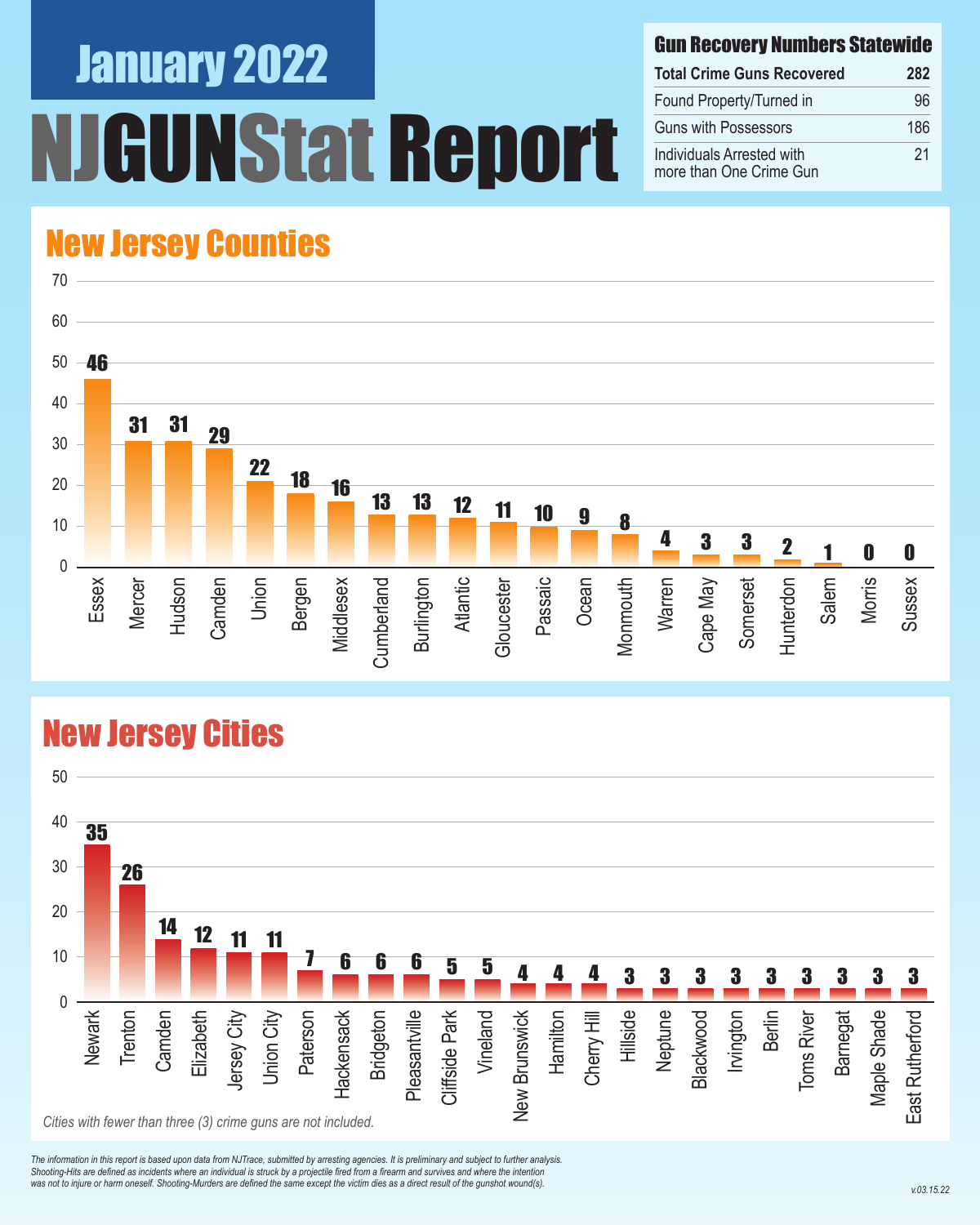## January 2022 NJGUNStat Report

### Weapon Breakdown by Manufacturer



*This chart reflects the information provided to the New Jersey State Police through NJTrace, a statewide program that relies on local police departments to input data on guns used in the commission of a crime. This chart does not rely on any reports from the federal Bureau of Alcohol, Tobacco, Firearms and Explosives (ATF). The information is preliminary and subject to further analysis.*